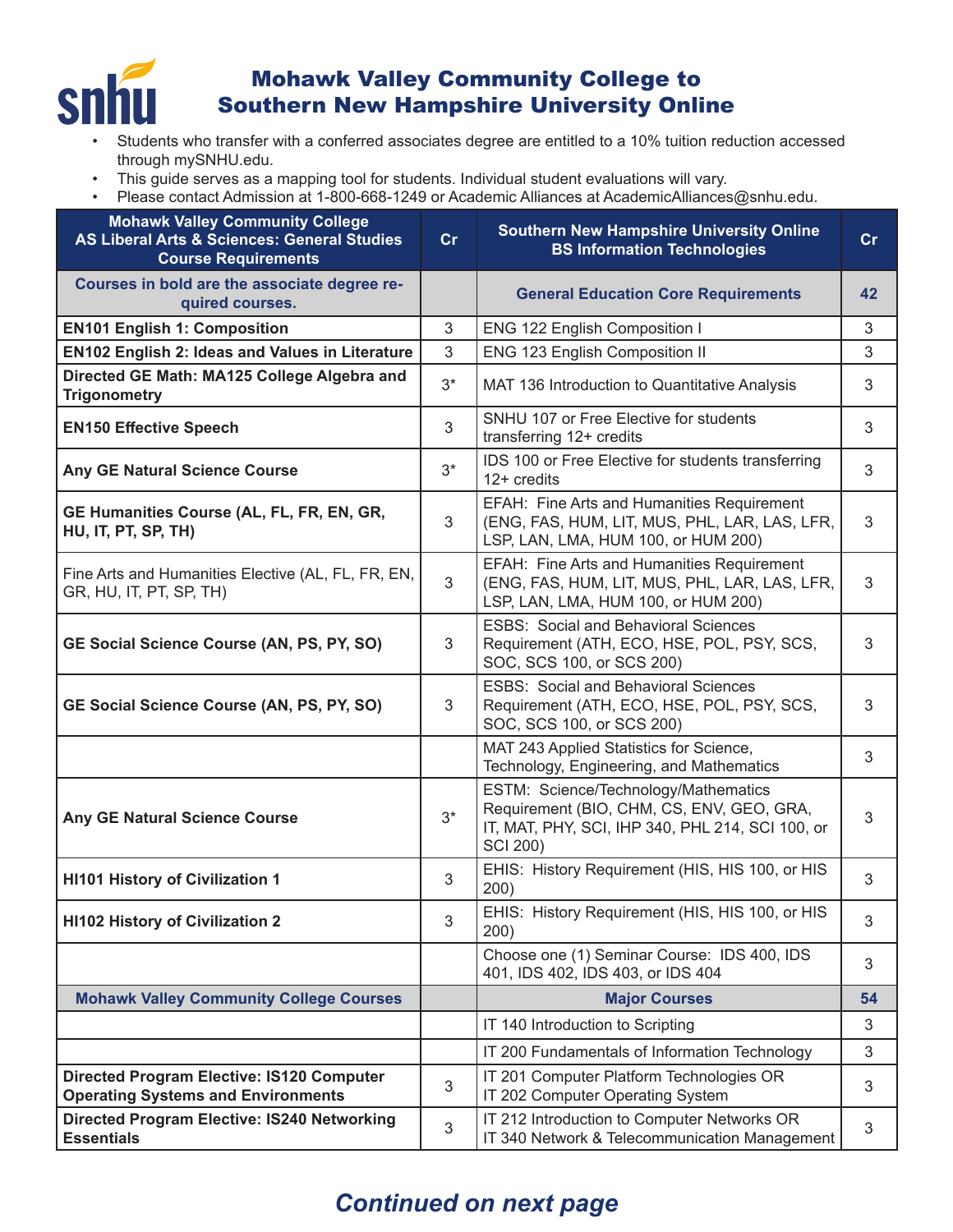

| <b>Mohawk Valley Community College</b><br><b>AS Liberal Arts &amp; Sciences: General Studies</b><br><b>Course Requirements</b>                                                                                                                                                  | cr             | <b>Southern New Hampshire University Online</b><br><b>BS Information Technologies</b>                                           | cr             |
|---------------------------------------------------------------------------------------------------------------------------------------------------------------------------------------------------------------------------------------------------------------------------------|----------------|---------------------------------------------------------------------------------------------------------------------------------|----------------|
| <b>Mohawk Valley Community College Courses</b>                                                                                                                                                                                                                                  |                | <b>Major Courses (Continued)</b>                                                                                                | cr             |
|                                                                                                                                                                                                                                                                                 |                | IT 226 Communication in STEM Professions OR<br>IT 385 Information Technology Communications                                     |                |
|                                                                                                                                                                                                                                                                                 |                | IT 253 Computer Systems Security                                                                                                | 3              |
|                                                                                                                                                                                                                                                                                 |                | IT 260 Web-Oriented Services                                                                                                    | 3              |
|                                                                                                                                                                                                                                                                                 |                | IT 272 Cross-Platform Technologies                                                                                              | 3              |
|                                                                                                                                                                                                                                                                                 |                | IT 304 Systems Requirements & Implementation<br>Planning                                                                        | 3              |
|                                                                                                                                                                                                                                                                                 |                | IT 313 Risk Mgmt. & Mitigation in System Design                                                                                 | 3              |
|                                                                                                                                                                                                                                                                                 |                | IT 331 Human Factors in Info. Tech. OR<br>IT 337 User-Centered Systems Design & Eval. OR<br>IT 355 Web & Mobile User Experience | 3              |
|                                                                                                                                                                                                                                                                                 |                | IT 409 Impact of Systems on Organizations                                                                                       | $\sqrt{3}$     |
|                                                                                                                                                                                                                                                                                 |                | IT 423 Computing as a Service                                                                                                   | 3              |
|                                                                                                                                                                                                                                                                                 |                | IT 482 IT Operations and Systems Planning                                                                                       | 3              |
| <b>Directed GE Math: MA150 Precalculus</b>                                                                                                                                                                                                                                      | $3^*$          | <b>MAT 140 Precalculus</b>                                                                                                      | 3              |
| <b>Directed Program Elective: CI271 Database</b><br><b>Design &amp; Implementation</b>                                                                                                                                                                                          | 3              | DAD 220 Intro to Structured Database Environ.                                                                                   | 3              |
|                                                                                                                                                                                                                                                                                 |                | QSO 340 Project Management OR<br>QSO 345 Project Mgmt. for CAPM Certification                                                   | 3              |
|                                                                                                                                                                                                                                                                                 |                | MGT 200 Leadership and Team Building OR<br>BUS 210 Managing and Leading in Business                                             | 3              |
| <b>Mohawk Valley Community College Courses</b><br><b>Major Electives or Concentration</b><br>15 credits from CIS, CS, CYB, DAD, DAT, GAM, IT, or MIS within the 100-499 range or SNHU495 Intern.<br>NOTE: Students may not take IT100 for credit towards their Major Electives. |                |                                                                                                                                 |                |
| <b>Directed Program Elective: CI or IS Elective</b>                                                                                                                                                                                                                             | 3              |                                                                                                                                 | 3              |
| <b>Directed Program Elective: CI or IS Elective</b>                                                                                                                                                                                                                             | 3              |                                                                                                                                 | 3              |
| <b>Directed Program Elective: CI or IS Elective</b>                                                                                                                                                                                                                             | 3              |                                                                                                                                 | $\mathfrak{S}$ |
| <b>Directed Program Elective: CI or IS Elective</b>                                                                                                                                                                                                                             | 3              |                                                                                                                                 | 3              |
| CI or IS Elective                                                                                                                                                                                                                                                               | 3              |                                                                                                                                 | 3              |
| <b>Mohawk Valley Community College Courses</b>                                                                                                                                                                                                                                  |                | <b>SNHU Free Electives</b>                                                                                                      | 9              |
| <b>CF100 College Foundations Seminar</b>                                                                                                                                                                                                                                        | 1              |                                                                                                                                 |                |
| <b>Physical Education Elective</b>                                                                                                                                                                                                                                              | 2              |                                                                                                                                 |                |
| <b>Excess Credits from 4 Credit Courses</b>                                                                                                                                                                                                                                     | $\overline{4}$ |                                                                                                                                 |                |
| <b>Free Electives</b>                                                                                                                                                                                                                                                           | 3              |                                                                                                                                 |                |
| <b>Mohawk Valley Community College</b><br><b>Degree Credits</b>                                                                                                                                                                                                                 | 62-72          | <b>SNHU Online BS Information Technologies</b><br><b>Credits Required</b>                                                       | 120            |

*Revision: 2021/2022 Academic Year*